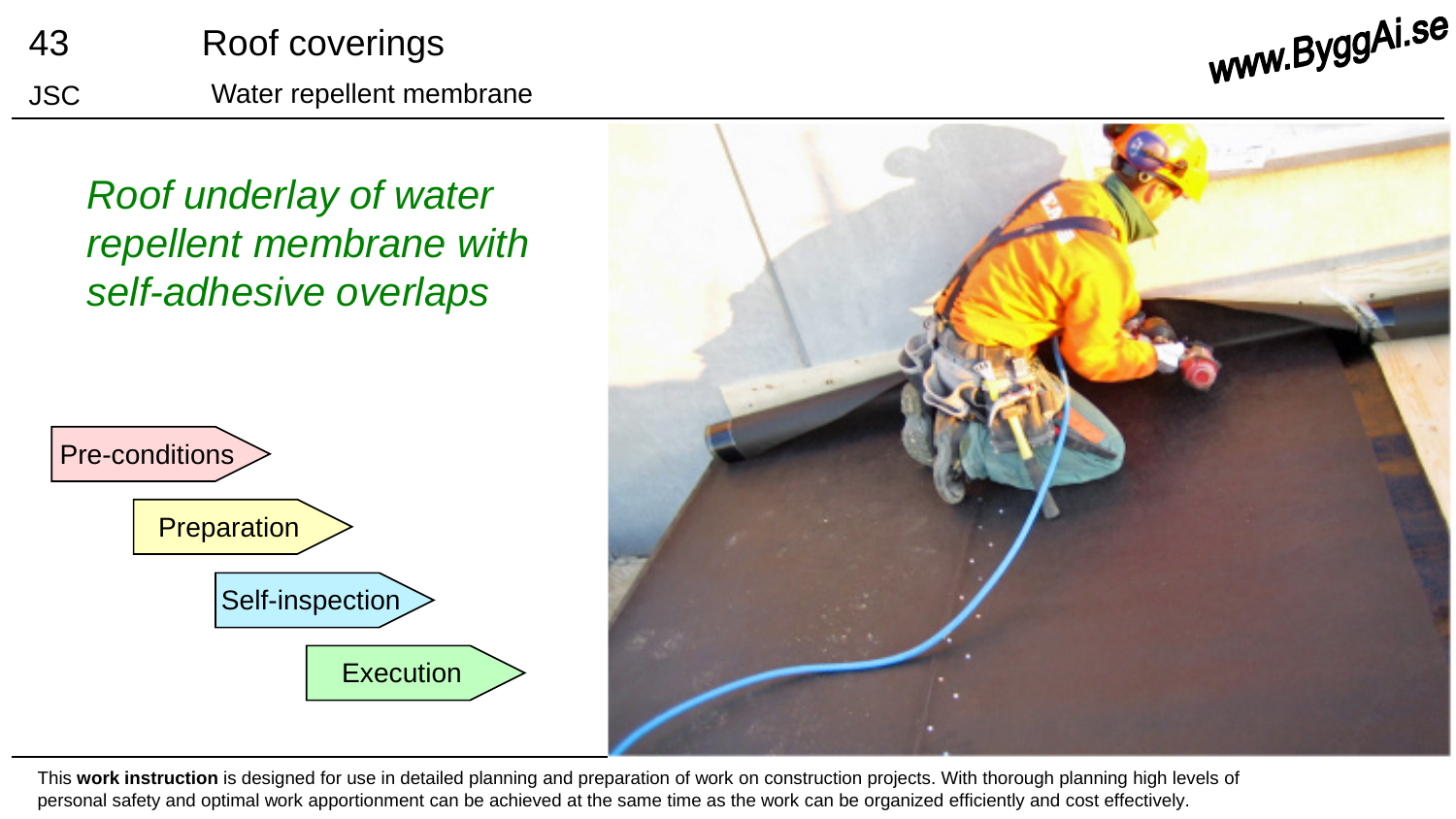# **Explanations**

## *Product Description*

The roof underlay is of a new type of water resistant membrane which is nailed to a firm base. Used as water diverting membrane under external roof covers, such as brick and concrete tiles and corrugated sheeting. Intended to be used as an underlay on roofs with at least a 14° incline.

Flexi Light is an ageing-resilient underlay made from a mineral fiber felt impregnated and coated with SBS modified bitumen. The lower and upper side is covered with a blanket of polypropylene.

## *Product Facts*

This membrane - Flexi Light - has a weight of only 700 g/m², which means that the format has been increased to 1.2 x 33 m This allows one to save time during installation due to fewer number of joints. The weight per roll is 28 kg.

Water vapor resistivity is about  $3000x10<sup>3</sup> s/m$ .

Compared with traditional underlay products with the format 0.7 x 15 m, one can cut installation time dramatically without working faster! Overall, there is less to carry up onto the roof, one roll instead of 4 because each roll contains 40 m².

#### *Installation Instructions*

The edge is provided with a release sheet which is removed in connection with laying to obtain an adhesive bandage. In cold weather, the overlays shall be heated to activate the adhesive surfaces.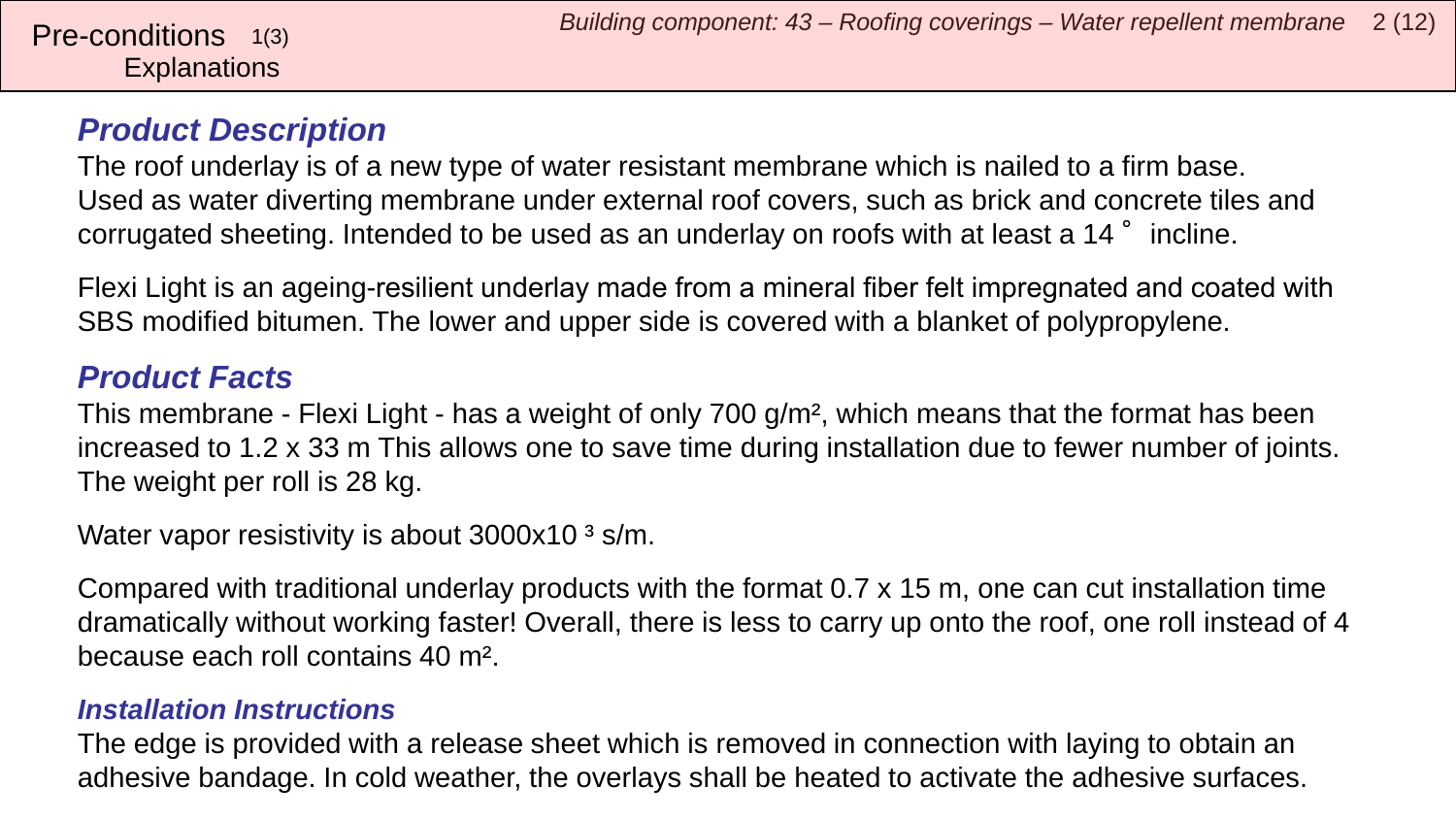# <span id="page-2-0"></span>Safety — Risk assessment

#### **Work activity: Roof coverings**

| Work activity & Problem                     | $\mathsf{P}$ | C   | $Risk = P^*C$ | Action                                 |
|---------------------------------------------|--------------|-----|---------------|----------------------------------------|
| Fall from roof - Fall injuries              | 3            | 150 | 450           | <b>Protection Harness</b>              |
| Crane work with membrane rolls              | 30           | 5   | 150           | Education in crane directing/strapping |
| Falling material/crushing injuries          | 10           | 15  | 150           | Helmet compulsory                      |
| Cluttered workplace $=$ Twist/fall injuries | 10           | 15  | 150           | Regular tidying                        |
|                                             |              |     |               |                                        |

|                   |           | Assessment of probability |                     | Assessment of consequences |             |                         |
|-------------------|-----------|---------------------------|---------------------|----------------------------|-------------|-------------------------|
| Probability = $P$ | $P = 0.1$ | Verv unlikelv             | (<1 times/10 years) | $C = 0.5$                  | Trifle      |                         |
| $Consequence = C$ | $P = 1$   | Unlikely                  | (1 times/10 years)  | $C=1$                      | Tinv        | (1 - 2 days sick leave) |
| $Risk = P * C$    | $P = 3$   | Low probability           | (1 times/3 years)   | $C=5$                      | Small       | (3 - 7 days sick leave) |
|                   | $P = 10$  | Relative probability      | (1 times/year)      | $C = 15$                   | Tactile     | $\cdots$<br>( 8 - 29    |
|                   | $P = 30$  | Probable                  | (1 times/month)     | $C=70$                     | Severe      | $\cdots$<br>$(30-299)$  |
|                   |           |                           |                     | $C = 500$                  | Very severe | $\sim$ $^{10}$<br>(>300 |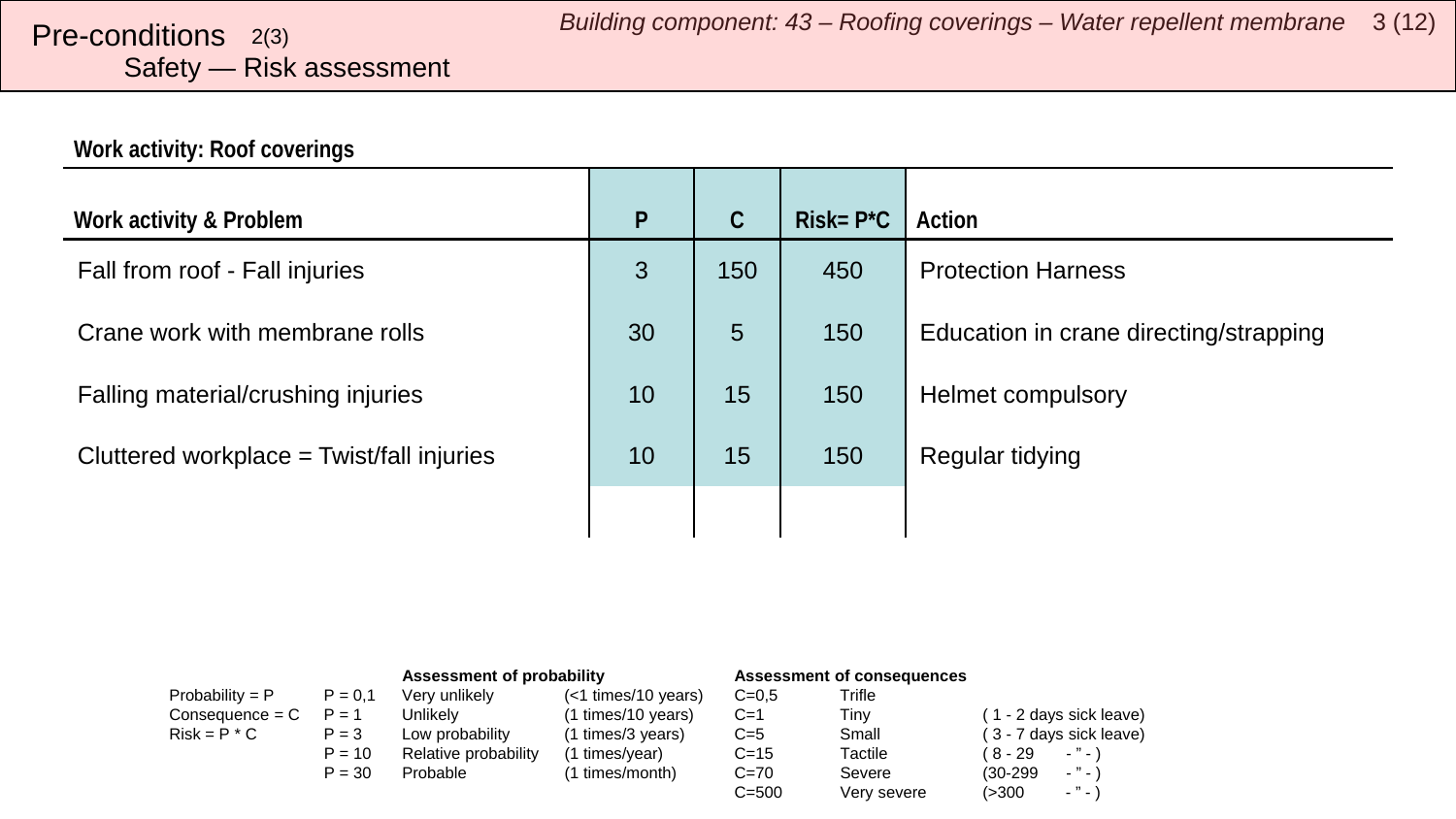*Building component: 43 – Roofing coverings – Water repellent membrane* <sup>4</sup> (12) Pre-conditions 3(3)

*Text and images from the Working Environment Authority's brochure Safer Construction* 

# **Personal Protective Equipment** § **71**

Safety helmet and protective footwear should be used unless this is clearly unnecessary. Other personal protective equipment such as eye protection, hearing protection and gloves should be worn when required.

## **Working safer on roofs** § **87-92**

When engaged in roof work it is usual for a guardrail or equivalent protection to be provided. Railings can sit on the eaves or in a position that ends just below the eaves.

Remember that it may need extra strong railings to stop a person who comes at speed down a steep roof.



Guardrail at roofing works



Scaffolding at the roof and fascia work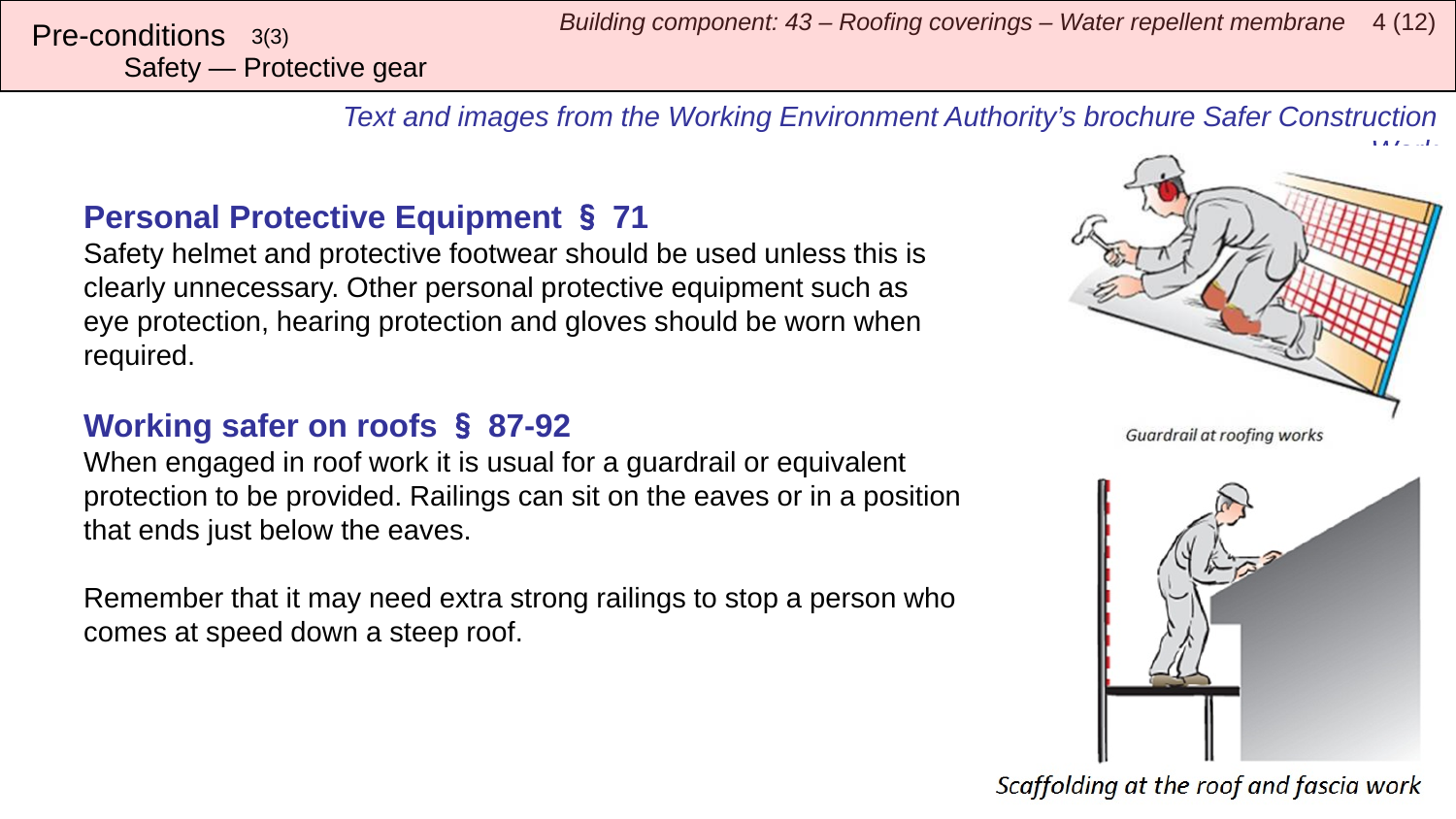## <span id="page-4-0"></span>**Surface**

When relaying old roofs, the old underlay must be dry and sound. Blisters should be cut open and the existing underlay secured with nails.

Roof with old tar paper is pretty rare nowadays. One recognizes the tar paper by its characteristic smell of tar.

If in doubt as to whether the existing underlay is good enough it is recommended then the old underlay should be removed and a new underlay laid from scratch with underlay membrane nailed to the panel. This process provides an opportunity to verify that the underlying structure is sound.

Note that the surface of wood panels should have a thickness of, at least, 20 mm. See comments under HSD.1331.

#### **Surface Coverage**

Should an existing roof be re-laid, it is often the case that the old underlay can serve as a basis for the new membrane. Adjust or cut away wrinkles or bubbles.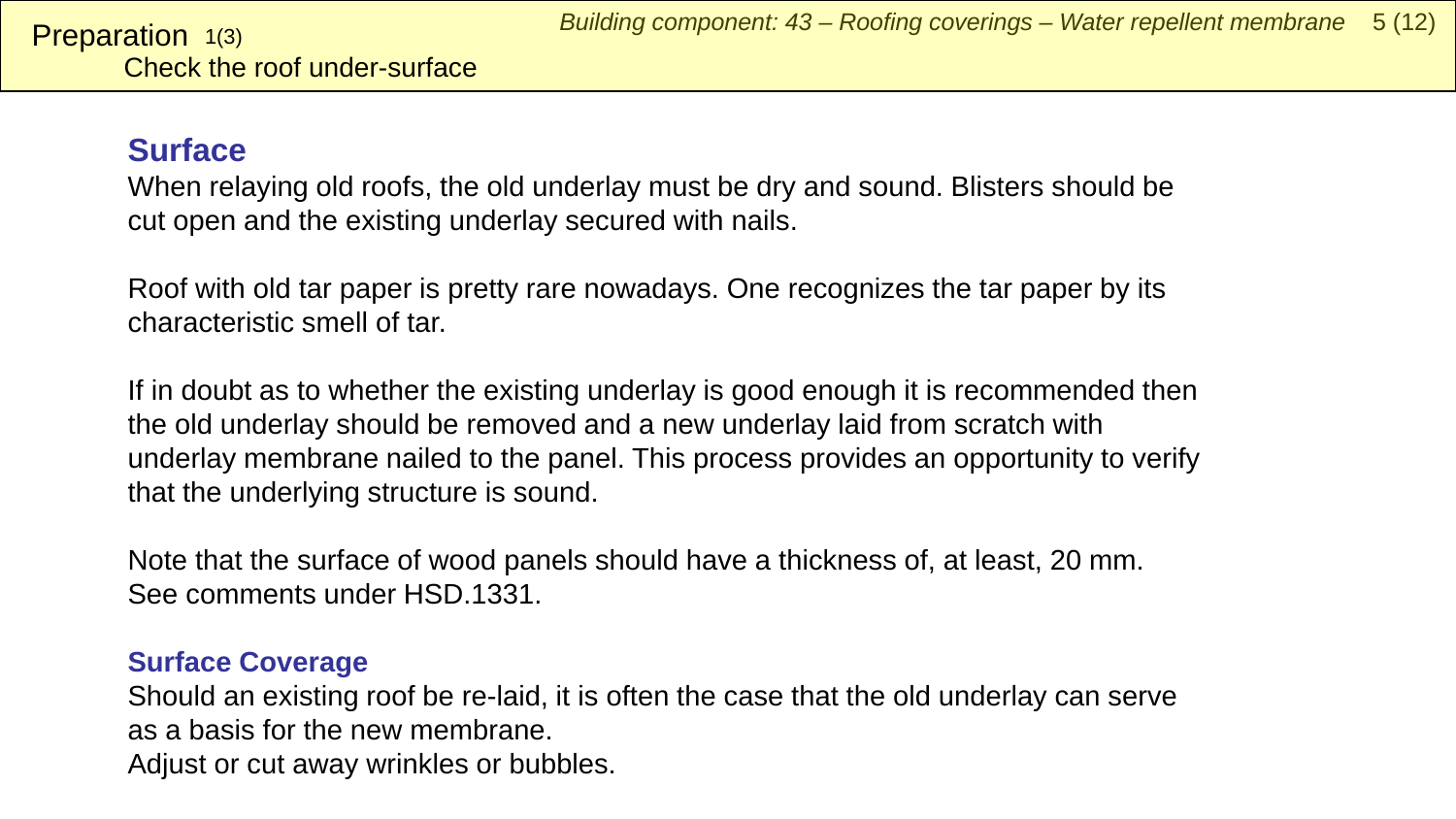#### Tools and materials **Preparation**  $2(3)$

# **Tools:**

- $\Box$  Stapling/Nail Gun for roofing fabric with compressor Stapler
- $\Box$  Hammer
- $\Box$  Knife for cutting roofing fabric
- □ Pincers
- □ Saw
- □ Spatula
- $\Box$  Screeding brush
- $\Box$  Lifeline

# **Materials:**

- $\Box$  Roof underlay
- $\Box$  Asphalt or special glue
- □ Galvanized nails size 20x28 22 mm
- $\Box$  Rubber corner strip
- 



□ Footplate Galvanized roofing paper nails nail in rolls for use in the nail gun.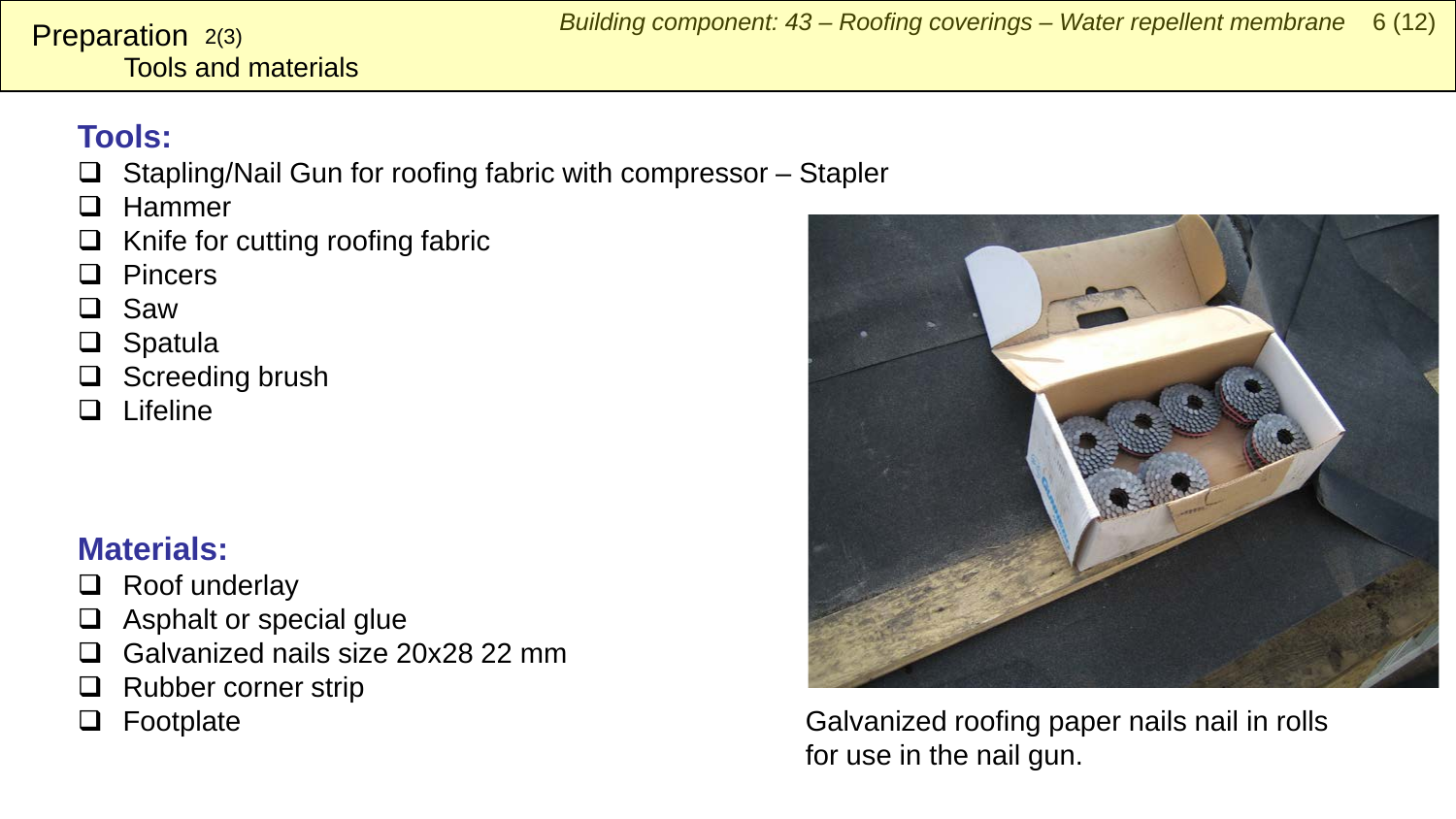### **Storage depots**

Rolls of roofing membrane are heavy - 28 kg/pce and should be unloaded from the delivery vehicle as close as possible to the point of installation.

Avoid storage locations which entail relocation due to the material being in the way of other activities.

Residues have the ability to blow around when working at height.

Plan "waste management"!

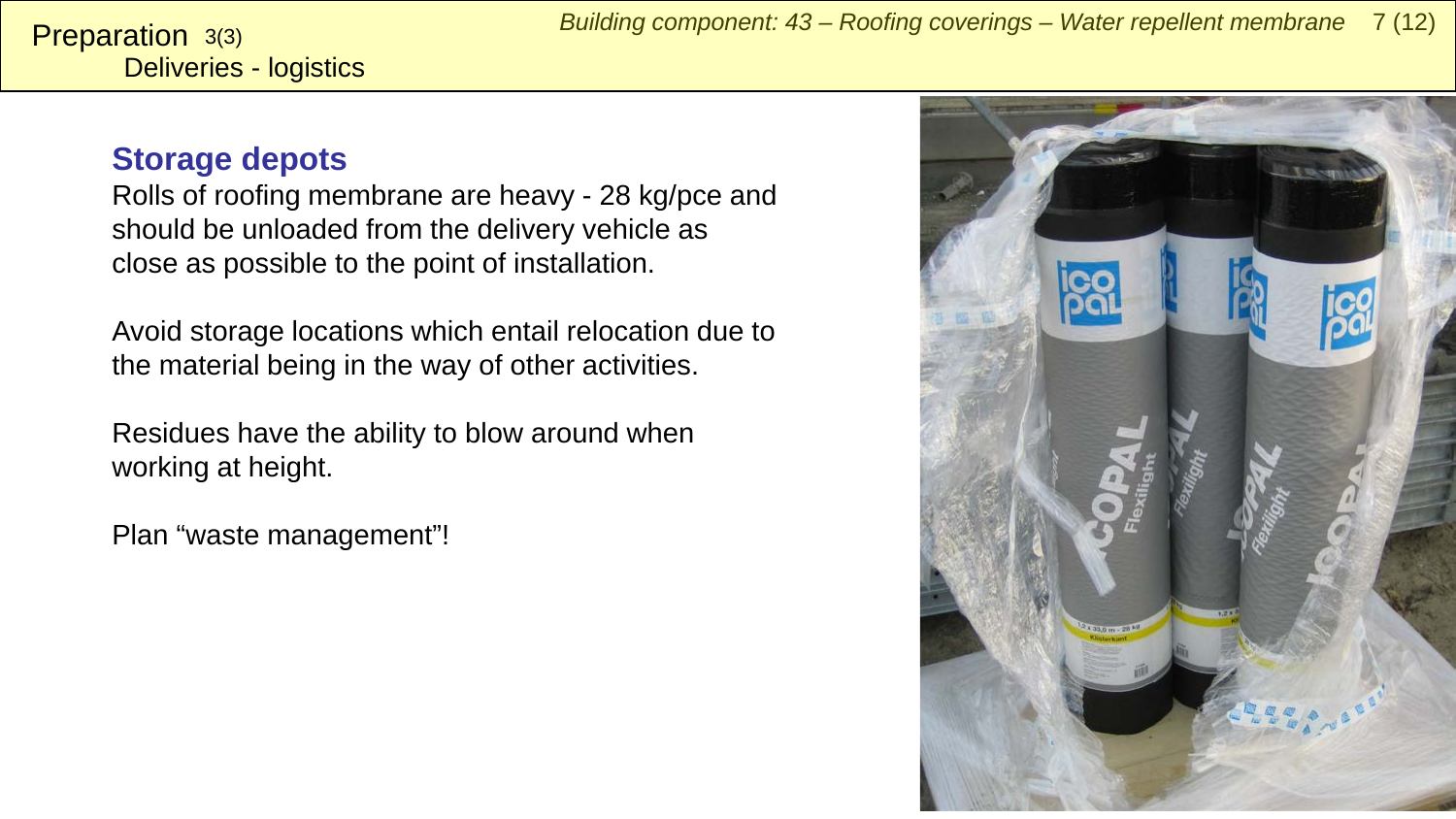### <span id="page-7-0"></span>Template & instructions Self-inspection 1(2)

| <b>No</b>      | <b>Check</b>                      | <b>Method or</b><br>equipment | Frequency | <b>Result</b> | <b>Date</b><br><b>Signature</b> | <b>Deviation/Remedy</b><br>Approval/Non-A |
|----------------|-----------------------------------|-------------------------------|-----------|---------------|---------------------------------|-------------------------------------------|
| $\mathbf{1}$   | Membrane of the specified quality |                               |           |               |                                 |                                           |
| $\overline{2}$ | Nailing the exposed parts         |                               |           |               |                                 |                                           |
| $\mathbf{3}$   | Folding up against obstacles      |                               |           |               |                                 |                                           |
| $\overline{4}$ |                                   |                               |           |               |                                 |                                           |
| 5              |                                   |                               |           |               |                                 |                                           |
| 6              |                                   |                               |           |               |                                 |                                           |
| $\overline{7}$ |                                   |                               |           |               |                                 |                                           |
| $\bf{8}$       |                                   |                               |           |               |                                 |                                           |
| $9\,$          |                                   |                               |           |               |                                 |                                           |
| 10             |                                   |                               |           |               |                                 |                                           |
| 11             |                                   |                               |           |               |                                 |                                           |
|                |                                   |                               |           |               |                                 |                                           |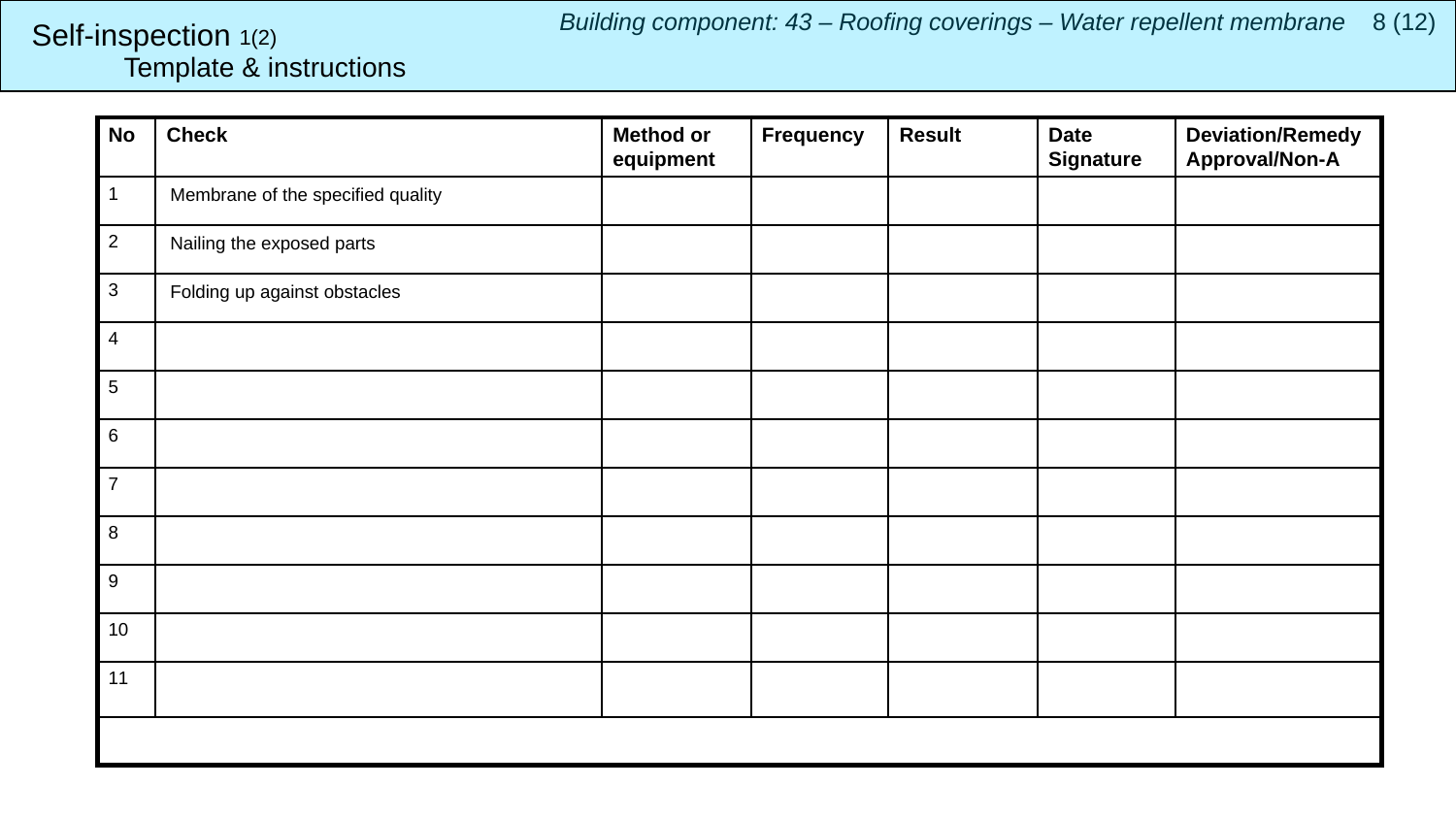# **Quality criteria for the project and the product**

- Study Drawings, Specifications and Inspection planning
- Think through the alternative **methods of production** and handling of materials, tools etc. that can meet the requirements



# *Pay particular attention to*

Key points

Self-inspection  $2(2)$ 

- surface must be clean and prepared in accordance with manufacturer's instructions
- number and c/c of nailing shall following Specification and the manufacturer's instructions
- be careful at abutments and penetrations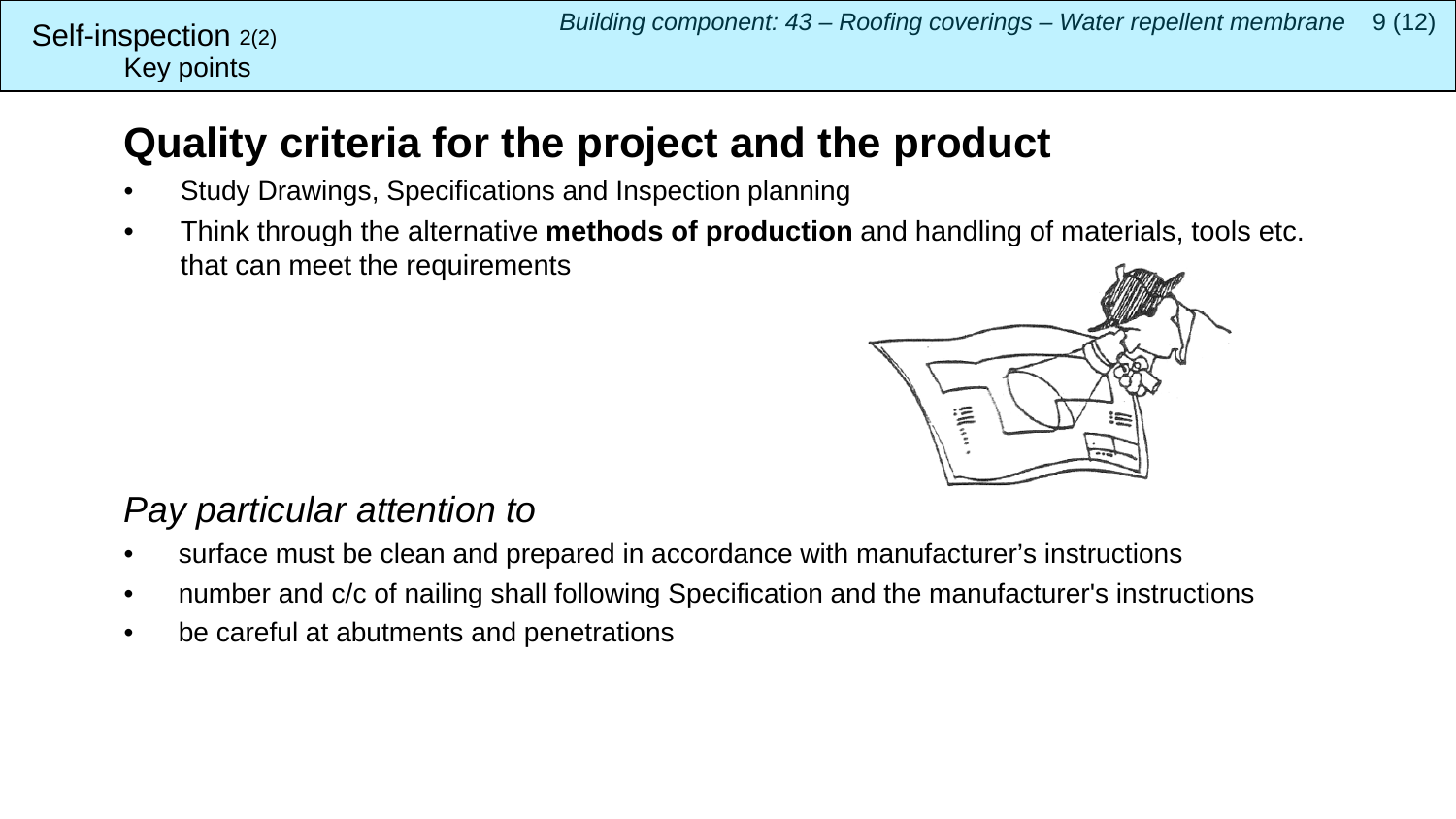#### <span id="page-9-0"></span>Roof underlay 1(3)

## **Laying the roof membrane**

Nail a 25 cm wide strip of underlay felt along the eaves. It shall provide additional protection under the minimum 15 cm wide eaves-plate to be nailed to the wooden panel with maximum nail c/c of 15 cm.

*Pictures from Icopal's installation instructions*

Roll out a length along the eaves so that it covers half the base plate. You attach it with some felt nail at the top and paste it to the base plate and the earlier mounted eaves strip. The eaves-plate must be cleaned and brushed with primer.

The following lengths are also laid perpendicular to the roof incline with an 8 cm overlap in relation to the length below. The overlap is glued or, where applicable, the protective film on the self-adhesive border is removed. Nail through both layers of the overlay.

Fold a length over the ridge so that it goes down on both sides. Glue and nail at the overlap through the layer below.

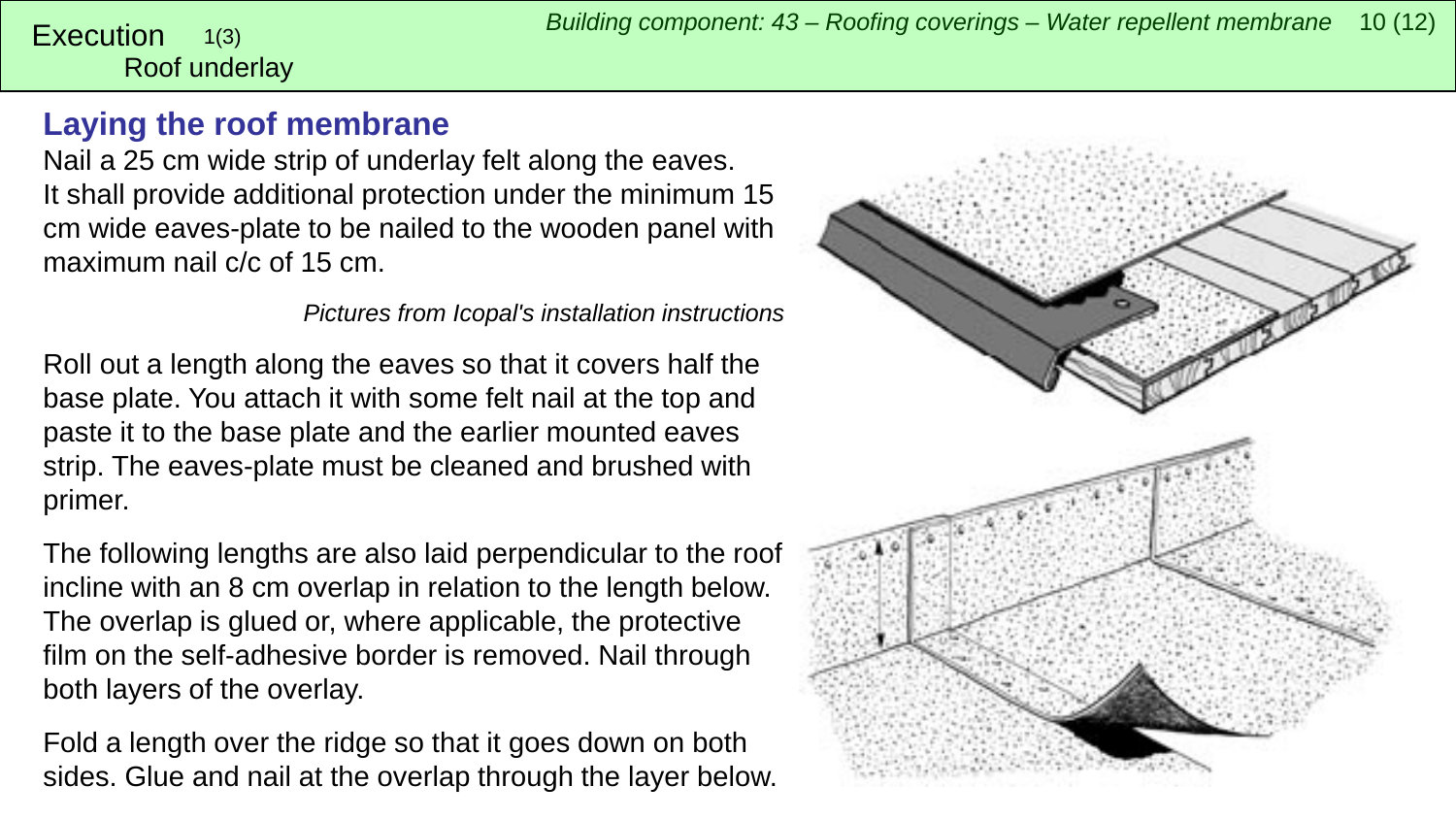*Building component: 43 – Roofing coverings – Water repellent membrane* <sup>11</sup> (12) Execution 2(3)

Roof underlay

**Laying of the roof underlay** A new roll is lifted in to place.

The protective paper is removed and a length with adhesive edge fitted.

The canvas is 1,20 m wide so there will be fewer joints.